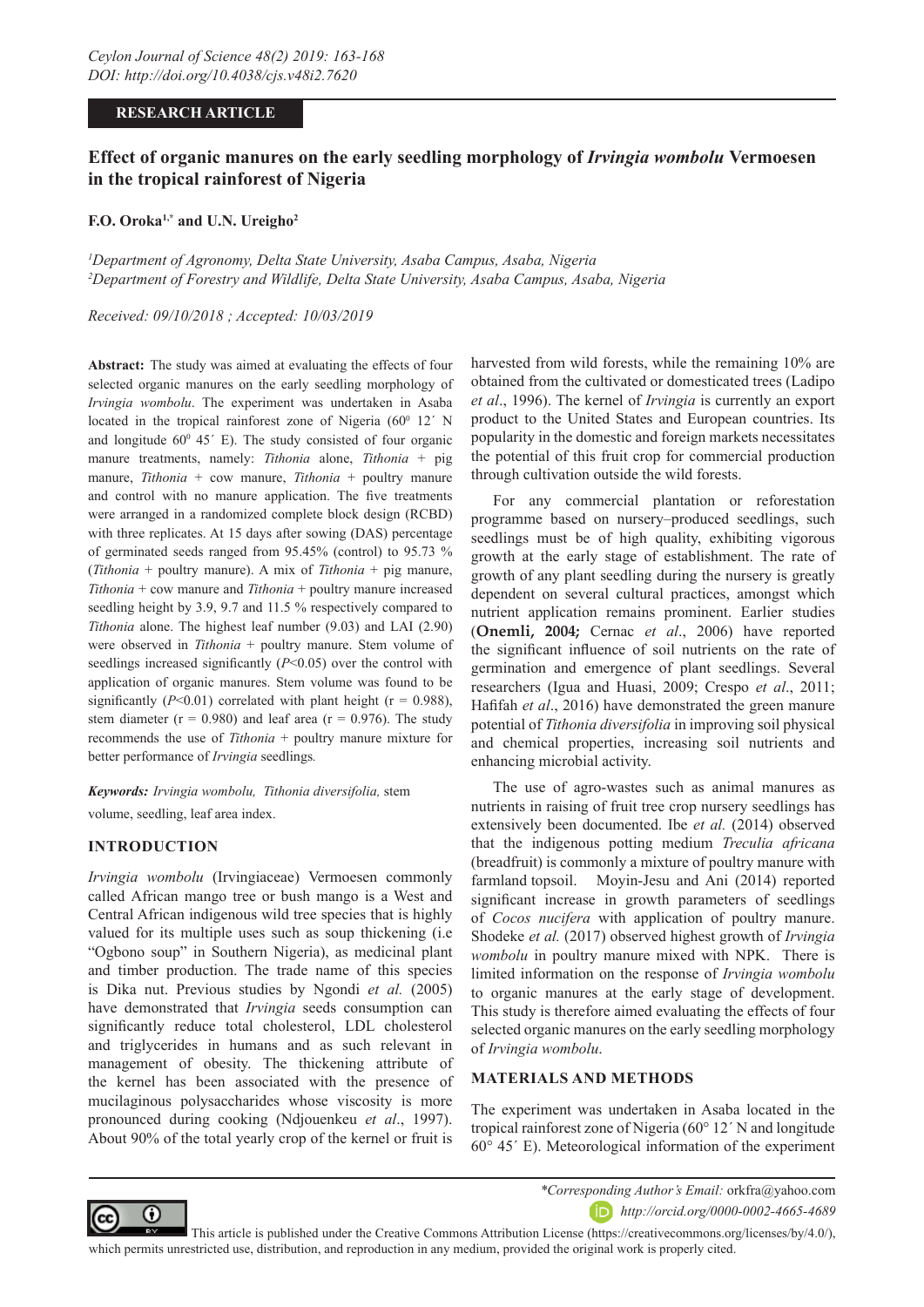site includes: annual rainfall of 1800- 3000 mm, annual temperature ranging from 27.5 to 39.9  $\degree$ C and relative humidity of 65-85 %. The soil is sandy loam and belongs to the Ultisol order (FDALR, 1985).

Mature fruits of *Irvingia wombolu* were purchased from the local market. The fruits were depulped mechanically and sun dried for three (3) days prior to planting before presoaking in water for four hours. The simple flotation technique was used to determine viability of seeds. Only viable seeds were sown in prepared nursery beds.

The dimension of the nursery site was 15 x 10 m. The site was cleared and raised nursery seed beds of 2 x 2 x 0.3 m were constructed. The pathway between seed beds and within seed beds on same block was 1 m.

In this study a single factor (organic manure type) was studied, consisting of four organic manure treatments, namely: *Tithonia* alone (TT), *Tithonia* + pig manure (TT + PGM), *Tithonia* + cow manure (TT + CM), *Tithonia* + poultry manure ( $TT + PTM$ ), and control (CC) with no manure application.

The five treatments were arranged in a randomized complete block design (RCBD) with three replicates. Since the study was conducted on a field with raised seed beds, the blocking design is most appropriate to minimized variation in soil fertility between seed beds in the experimental plot. Composite soil sample of experimental site and dried forms of the organic manures were analyzed for chemical properties. Soil samples were analyzed for particle size distribution (Bouycous method), while sample of soil and dried forms of the organic manures were analyzed for organic carbon (wet dichromate oxidation method) and total N (Kjedahl method). Total K in samples were extracted with neutral ammonium acetate, and total K in extract was determined in flame photometer (IITA, 1979)

Freshly harvested plants of *Tithonia diversifolia* (consisting of green tender stems and green leaves) and animal manures were properly air dried before use. Organic manures were applied at the rate of 6 t/ha. For mixed organic treatments, 1:1 ratio by dry weight was used. Hand trowel was used to incorporate materials into the soil and materials were left to undergo decomposition for 7 days before planting the seeds. Beds were irrigated to field capacity before planting of seeds. Seeds of *Irvingia wombolu* were sown on seed beds at spacing of 0.2 x 0.2 m.

Data collected were germination percentage at 15 days after sowing (15 DAS), plant height, number of leaves per plant, collar diameter (using vernier caliper) and leaf area (graphical method) of seedlings at three weeks interval

from six weeks after sowing (WAS), leaf area index (LAI) for germinating seedlings was estimated using the formulae below:

$$
LAI = (nLA)/Ag
$$

Where  $n=$  number of leaves; LA= leaf area; Ag = ground area.

Stem Volume (SV) of the seedlings was estimated using the formulae below:

$$
SV=d^2h
$$

Where  $d = \text{collar diameter of seedling}$ ; and  $h = \text{seedling}$ height.

All vegetative data collected were subjected to analysis of variance (ANOVA) appropriate for randomized complete block designs (RCBD) and significant treatment means separated using least significant difference at 5% level.

## **RESULTS AND DISCUSSION**

## **Physical and chemical properties of soil and organic manures**

The soil of the experimental site is sandy loam (Table 1). The nutrient sources are rich in organic matter ranging from 35.62 % (pig manure) to 52.38 % (*Tithonia*). These results are in consonance with the earlier studies of Onemli (2004) and Mathowa *et al*. (2014) which noted that amendment of the soil with the organic matter provided a pool of nutrients and enhanced the micro-environment through adequate water infiltration and diffusion of oxygen to the seeds for seedling emergence and growth.

### *Germination percentage*

Germination percentage was not significantly different with manures applied (Figure 1). At 15 DAS percentage of germinated seeds ranged from 95.45% (control) to 95.73 % (*Tithonia* + poultry manure). The non-significant effect (*P*<0.05) of nutrients on germination percentage was confirmed by previous studies of Cernac *et al*. (2006) and Ibe *et al.* (2014) which noted that germination percentage of plants propagated by seeds was not dependent on the nutrient status of the soil, but rather the sprouting seeds derived their nourishment from the food reserves stored in storage organs like cotyledons,

#### *Seedling height*

Organic manure application significantly (*P*<0.05) influenced height of seedlings. Seedlings that received mix of *Tithonia* + poultry manure recorded the tallest

**Table 1:** Physical and chemical properties of soil and organic manures.

| <b>Material</b> | Sand<br>$\frac{10}{6}$   | Silt<br>$\frac{1}{2}$    | <b>Clay</b><br>$\frac{1}{2}$ | Organic<br>C(%) | <b>Total N</b><br>$\frac{9}{0}$ | C/N<br>ratio | Organic<br>matter $(\% )$ | <b>Total P</b><br>(%) | <b>Total K</b><br>$\frac{1}{2}$ |
|-----------------|--------------------------|--------------------------|------------------------------|-----------------|---------------------------------|--------------|---------------------------|-----------------------|---------------------------------|
| Soil            | 78.7                     | 9.0                      | 2.3                          | 9.99            | .72                             | 5.81         | 7.23                      | 0.36                  | 0.53                            |
| Tithonia        | $\overline{\phantom{0}}$ | $\overline{\phantom{a}}$ | $\overline{\phantom{a}}$     | 30.38           | 4.27                            | 7.11         | 52.38                     | 0.57                  | 2.85                            |
| Poultry manure  |                          | $\overline{\phantom{0}}$ | $\overline{\phantom{a}}$     | 27.68           | 4.42                            | 6.26         | 47.72                     | 0.69                  | 0.76                            |
| Pig manure      | $\overline{\phantom{0}}$ | -                        | $\overline{\phantom{a}}$     | 20.66           | 2.82                            | 7.33         | 35.62                     | 0.78                  | 0.63                            |
| Cow manure      | $\overline{\phantom{0}}$ | -                        | $\overline{\phantom{a}}$     | 24.98           | 2.97                            | 8.41         | 43.07                     | 0.83                  | 0.71                            |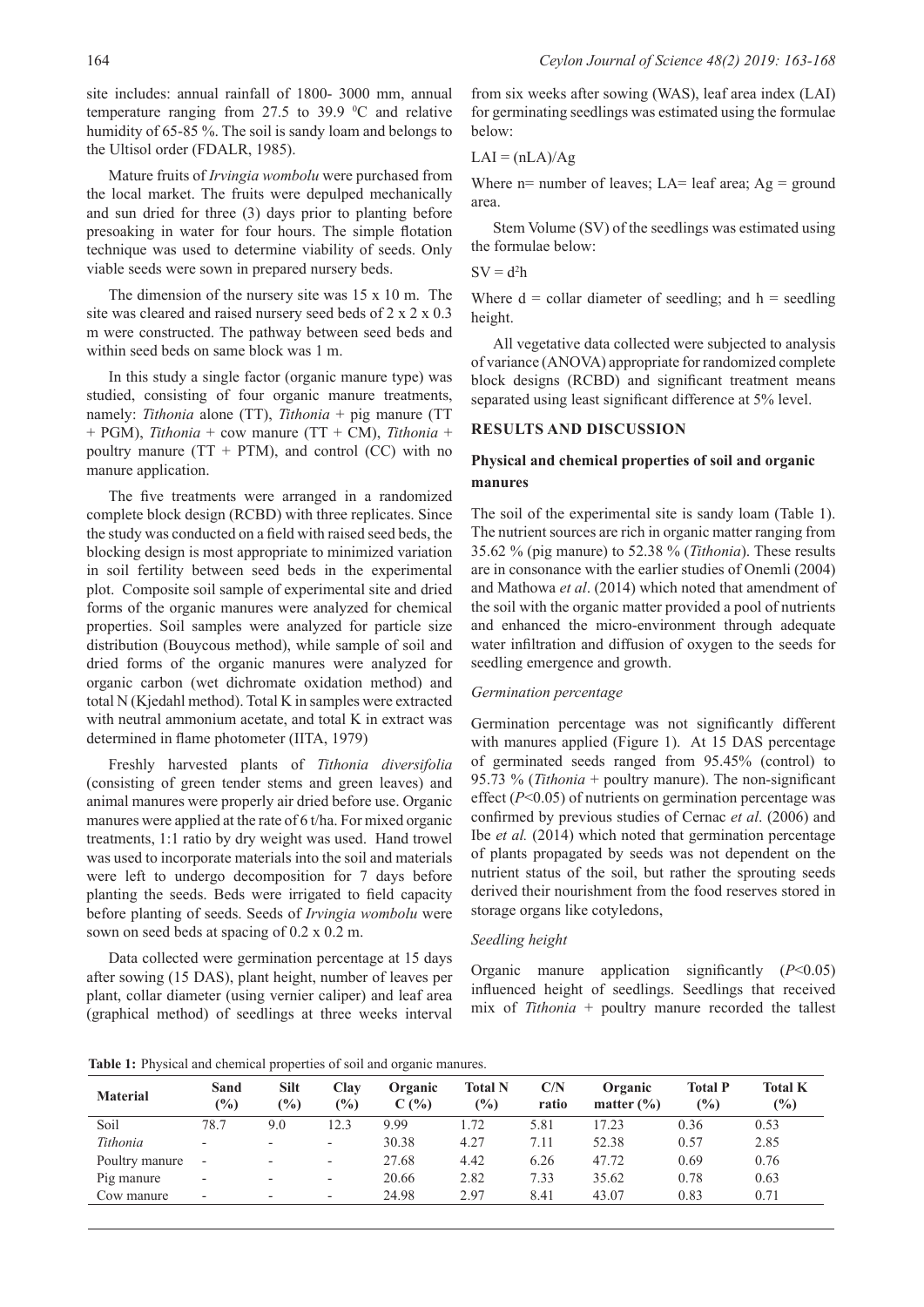## *F.O. Oroka and U.N. Ureigho* 165

seedlings during the period and at 15 WAS had attained height of 35.74 cm, while the control recorded the shortest seedlings (30.67 cm) (Table 2). A mix of *Tithonia* + pig manure, *Tithonia* + cow manure and *Tithonia* + poultry manure increased the seedling height by 3.9, 9.7 and 11.5 % respectively when compared to *Tithonia* alone treatment at 15 WAS. Similar results were reported for seedlings of *Cassia abbreviate* (Sekepe *et al.,* 2013) and *Afzelia quanzensis* (Mathowa *et al*., 2014). The higher organic matter content of soils containing animal manures could have resulted in increased water holding capacity and availability of nutrients which contributed to production of taller plants. Root and shoot elongation in plant seedlings have been linked to the substrate quality (Figueiredo *et al.,* 2012; Mengel, 2013; Yerima *et al.,* 2015).

## *Seedling foliage parameters*

Significant (*P*<0.05) progressive increases were observed with time in all foliage parameters; number of leaves per plant, unit leaf area and LAI of *Irvingia wombolu* seedlings. The increase of these parameters was significantly higher in seedlings planted in soil with organic manures relative to the control (Tables 3, 4, 5). The highest leaf number per plant  $(9.03)$  and unit leaf area  $(128.25 \text{ cm}^2)$  were observed in *Tithonia* + poultry manure. At 15 WAS, application of organic manures increased LAI by 10.9 % (*Tithonia* alone treatment), 15.8 % (*Tithonia* + pig manure treatment), 20.9 % (*Tithonia* + cow manure treatment) and 31.2 % (*Tithonia* + poultry manure treatment), when compared to control. Increased leaf number, leaf area and LAI in *Tithonia* + animal manures mixtures compared to control is confirmed by earlier results of Akanbi *et al*., (2000) and Ghosh *et al.,* (2006) which noted that nutrient availability is a vital contributor to plant photosynthetic capacity.



**Figure 1:** Germination precentage (%) of Irvingia seeds.

**Table 2:** Effect of organic nutrients on height (cm) of *Irvingia wombolu* seedlings.

|                                     |                   | <b>Weeks after sowing (WAS)</b> |                    |                      |
|-------------------------------------|-------------------|---------------------------------|--------------------|----------------------|
| Organic nutrients                   |                   |                                 | 12                 | 15                   |
| Control                             | 8.35c             | $22.87^{\circ}$                 | 25.90 <sup>d</sup> | $30.67$ <sup>c</sup> |
| Tithonia alone                      | 8.78 <sup>b</sup> | $23.54^{bc}$                    | $26.54^{cd}$       | 32.06 <sup>b</sup>   |
| $Tithonia + pig$ manure             | 9.17 <sup>b</sup> | 23.78abc                        | $27.83^{bc}$       | 33.32 <sup>b</sup>   |
| $Tithonia + \text{cow manufacture}$ | 9.88 <sup>a</sup> | 24.27ab                         | $28.15^{ab}$       | 35.19a               |
| <i>Tithonia</i> + poultry manure    | $10.15^{\circ}$   | 25.05a                          | 28.98 <sup>a</sup> | 35.74a               |
| LSD(5%)                             | 0.40              | 1.28                            | 1.14               | 1.93                 |

Values followed by the same letter(s) in a column are not significantly different at  $5\%$  level using LSD

**Table 3:** Effect of organic nutrients on leaf number of *Irvingia wombolu* seedlings.

|                                  | <b>Weeks after sowing (WAS)</b> |                   |                   |                   |
|----------------------------------|---------------------------------|-------------------|-------------------|-------------------|
| <b>Organic nutrients</b>         |                                 | Q                 | 12                | 15                |
| Control                          | $2.67^{\circ}$                  | 4.96c             | 6.97 <sup>c</sup> | 7.87 <sup>d</sup> |
| <i>Tithonia</i> alone            | 2.73 <sup>b</sup>               | 5.03 <sup>c</sup> | 7.45 <sup>b</sup> | 8.33c             |
| $Tithonia + pig$ manure          | 2.80 <sup>ab</sup>              | 5.43 <sup>b</sup> | 7.78 <sup>a</sup> | $8.54^{\circ}$    |
| $Tithonia + Cow$ manure          | 2.80 <sup>ab</sup>              | 5.47 <sup>b</sup> | 7.89 <sup>a</sup> | 8.67 <sup>b</sup> |
| <i>Tithonia</i> + poultry manure | 2.83 <sup>a</sup>               | 5.87 <sup>a</sup> | 7.90 <sup>a</sup> | 9.03 <sup>a</sup> |
| LSD(5%)                          | 0.10                            | 0.25              | 0.32              | 0.28              |

Values followed by the same letter(s) in a column are not significantly different at 5% level using LSD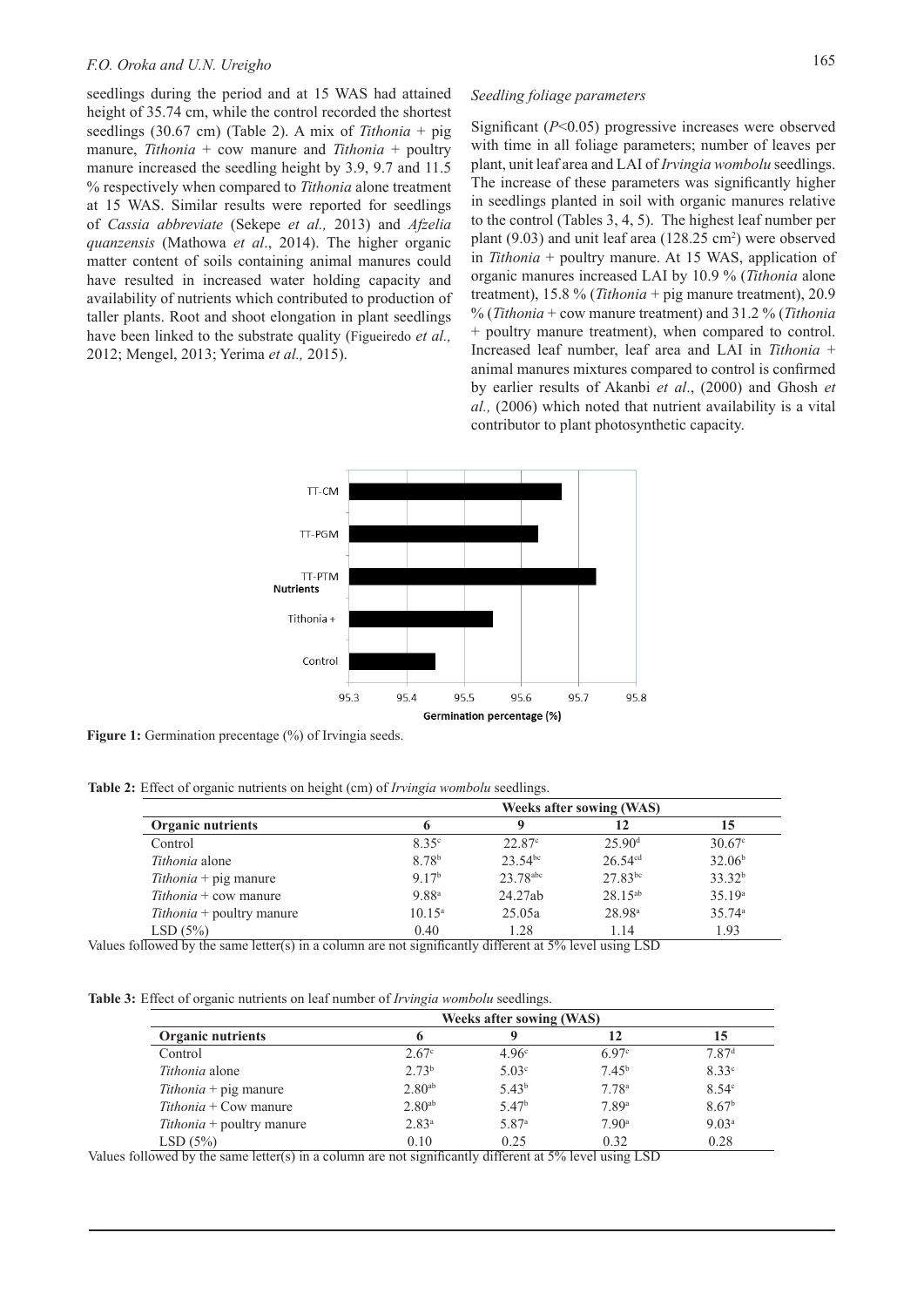Table 4: Effect of organic nutrients on unit leaf area (cm<sup>2</sup>) of *Irvingia wombolu* seedlings.

| <b>Weeks after sowing (WAS)</b> |                    |                                |                                                         |  |  |  |
|---------------------------------|--------------------|--------------------------------|---------------------------------------------------------|--|--|--|
| 6                               |                    | 12                             | 15                                                      |  |  |  |
| $30.95$ <sup>d</sup>            | 75.83 <sup>e</sup> | 98.67 <sup>e</sup>             | $112.34^e$                                              |  |  |  |
| 31.76 <sup>d</sup>              | 76.34 <sup>d</sup> | 101.84 <sup>d</sup>            | 117.52 <sup>d</sup>                                     |  |  |  |
| $33.67^{\circ}$                 | $80.56^{\circ}$    | $107.78^{\circ}$               | $119.83^{\circ}$                                        |  |  |  |
| 35.08 <sup>b</sup>              | 86.92 <sup>b</sup> | 110.86 <sup>b</sup>            | 123.18 <sup>b</sup>                                     |  |  |  |
| $37.44^a$                       | 88.55 <sup>a</sup> | $113.60^{\circ}$               | $128.25^{\circ}$                                        |  |  |  |
| 1.03                            | 1.11               | 2.15                           | 2.07                                                    |  |  |  |
|                                 |                    | $\cdot$ $\sim$<br>1.00<br>$-1$ | $\cdot$ $\cdot$ $\cdot$ $\cdot$ $\cdot$ $\cdot$ $\cdot$ |  |  |  |

Values followed by the same letter(s) in a column are not significantly different at 5% level using LSD

**Table 5:** Effect of organic nutrients on leaf area index (LAI) of *Irvingia wombolu* seedlings

|                                  |                   |                   | <b>Weeks after sowing (WAS)</b> |                   |  |
|----------------------------------|-------------------|-------------------|---------------------------------|-------------------|--|
| <b>Organic nutrients</b>         | 12                |                   |                                 |                   |  |
| Control                          | 0.21 <sup>c</sup> | 0.94 <sup>d</sup> | 1.72c                           | 2.21 <sup>c</sup> |  |
| Tithonia alone                   | 0.22 <sup>c</sup> | 0.96 <sup>d</sup> | 1.90 <sup>b</sup>               | $2.45^{\rm b}$    |  |
| $Tithonia + pig$ manure          | $0.24^{bc}$       | 1.09 <sup>c</sup> | $2.10^{ab}$                     | 2.56 <sup>b</sup> |  |
| $Tithonia + Cow manure$          | $0.25^{ab}$       | 1.19 <sup>b</sup> | 2.19 <sup>a</sup>               | $2.67^{ab}$       |  |
| <i>Tithonia</i> + poultry manure | 0.27a             | 1.30 <sup>a</sup> | 2.24a                           | 2.90 <sup>a</sup> |  |
| LSD(5%)                          | 0.03              | 0.09              | 0.11                            | 0.24              |  |

Values followed by the same letter(s) in a column are not significantly different at 5% level using LSD

**Table 6:** Effect of organic nutrients on collar diameter (cm) of *Irvingia wombolu* seedlings

|                                  | Weeks after sowing (WAS) |                   |                   |                      |  |  |
|----------------------------------|--------------------------|-------------------|-------------------|----------------------|--|--|
| <b>Organic nutrients</b>         |                          |                   | 12                | 15                   |  |  |
| Control                          | 0.28 <sup>a</sup>        | 0.54 <sup>b</sup> | 0.64 <sup>b</sup> | $0.64^{\circ}$       |  |  |
| <i>Tithonia</i> alone            | 0.28 <sup>a</sup>        | $0.55^{ab}$       | $0.65^{\rm b}$    | $0.66^{bc}$          |  |  |
| $Tithonia + pig$ manure          | 0.30 <sup>a</sup>        | 0.57 <sup>a</sup> | 0.67 <sup>a</sup> | $0.68$ <sup>ab</sup> |  |  |
| $Tithonia + Cow$ manure          | 0.31a                    | 0.57 <sup>a</sup> | 0.67 <sup>a</sup> | $0.68$ <sup>ab</sup> |  |  |
| <i>Tithonia</i> + poultry manure | 0.31 <sup>a</sup>        | 0.58 <sup>a</sup> | 0.67 <sup>a</sup> | 0.69a                |  |  |
| LSD(5%)                          | ns                       | 0.02              | 0.02              | 0.03                 |  |  |

Values followed by the same letter(s) in a column are not significantly different at 5% level using LSD

#### *Seedling stem parameters*

The application of organic manures resulted in significant variations in collar diameter of *Irvingia wombolu* seedlings from the ninth WAS (Table 6). Results from similar studies did not also show significant variations in collar diameter for seedlings of *Plukenetia conophorum* (Egharevba *et al.,*  2005) and *Afzelia quanzensis* (Mathowa *et al*., 2014) prior to 9 WAS. Collar diameter ranged between 0.28 and 0.31 cm, 0.54 to 0.58 cm; 0.64 to 0.67 and 0.64 to 0.69 at 6, 9, 12 and 15 WAS respectively. Collar diameter as affected by different organic manure mixtures containing *Tithonia* and animal manures was not different among manure mixtures while it was significantly different  $(P<0.05)$  from that of control. Stem volume of seedlings increased significantly (*P*<0.05) over the control with the application of organic manures (Table 7). Percentage incremental stem volume between the 6 WAS and 15 WAS was 183.2 % in the control, 192.5 % in *Tithonia* alone, 175.7 % in *Tithonia* + pig manure, 161.3 % in *Tithonia* + cow manure and 163.7 % in *Tithonia* + poultry manure treatments. *Irvingia wombolu* seedlings that received *Tithonia* + poultry manure had the highest stem volume of 17.02 cm<sup>3</sup> while the control recorded the least value of  $12.56 \text{ cm}^3$ . Soil amendments with adequate nutrients have the potential to determine biomass partitioning and allocation in seedlings, resulting in increased collar diameter and stem volume. Pinto *et al.,* (2011) also observed incremental stem volume with

seedlings of *Pinus ponderosa* with time under supplemental fertilization.

#### *Correlation analysis*

Table 8 shows values of simple linear correlation stem volume and other growth parameters studied. Plant height  $(r = 0.988)$ , leaf number  $(r = 0.980)$ , and unit leaf area  $(r = 0.988)$ 0.976), showed a significant (*P*<0.01) positive correlation with stem volume. Stem volume was also found to be significantly  $(P<0.01)$  correlated with stem diameter  $(r =$ 0.980) and leaf area index ( $r = 0.976$ ). The organic nutrients would have promoted the performance of these attributes which finally contributed to the increased stem volume. Plant height and foliage attributes have been reported to be major indicators of biomass yield in plants (Raun *et al.,* 1999).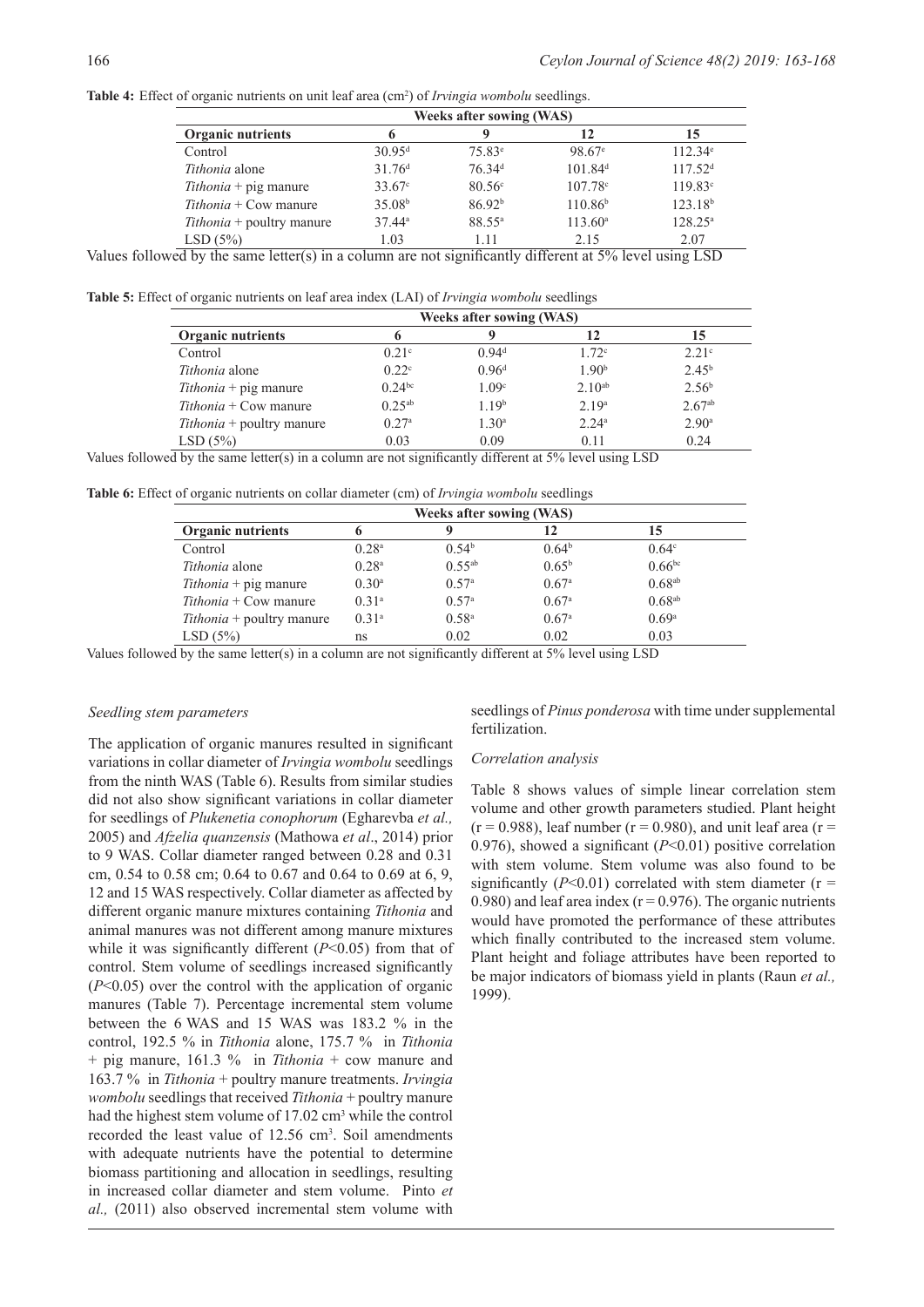## *F.O. Oroka and U.N. Ureigho* 167

Table 7: Effect of organic nutrients on stem volume (cm<sup>3</sup>) of *Irvingia wombolu* seedlings.

|                                  | <b>Weeks after sowing (WAS)</b> |                   |                        |                    |  |
|----------------------------------|---------------------------------|-------------------|------------------------|--------------------|--|
| <b>Organic nutrients</b>         |                                 |                   | 12                     | 15                 |  |
| Control                          | $0.65^{\circ}$                  | $6.67^{\circ}$    | $10.61^{\circ}$        | 12.56 <sup>d</sup> |  |
| Tithonia alone                   | 0.69c                           | $7.12^{bc}$       | $11.21^{bc}$           | 13.97 <sup>c</sup> |  |
| $Tithonia + pig$ manure          | 0.83 <sup>b</sup>               | $7.73^{bc}$       | $12.49$ <sup>abc</sup> | 15.41 <sup>b</sup> |  |
| $Tithonia + Cow manure$          | $0.95^{\rm a}$                  | 7.88 <sup>a</sup> | $12.61^{ab}$           | $16.27^{ab}$       |  |
| <i>Tithonia</i> + poultry manure | 0.98 <sup>a</sup>               | 8.43 <sup>a</sup> | 13.01 <sup>a</sup>     | $17.02^{\rm a}$    |  |
| LSD(5%)                          | 0.13                            | 1.01              | 1.03                   | 1.34               |  |

Values followed by the same letter(s) in a column are not significantly different at  $5\%$  level using LSD

**Table 8:** Simple linear correlation coefficient between stem volume and other growth parameters of *Irvingia wombolu* seedlings.

| <b>Stem volume versus</b> | R         |
|---------------------------|-----------|
| Plant height              | $0.988**$ |
| Number of leaves          | $0.980**$ |
| Unit Leaf area            | $0.976**$ |
| Leaf area index           | $0.976**$ |
| Stem diameter             | $0.980**$ |
|                           |           |

\*\* Significant at 1% level of probability

## **CONCLUSION**

The findings from the present study showed that *Irvingia wombolu* seedlings responded to organic manure supplementation to nursery beds. That is explained by the increased plant height, leaf area index and stem volume and other growth parameter with organic manure application. The study recommends the use of *Tithonia* + poultry manure mixture for better performance of *Irvingia*  seedlings for tree growers.

## **REFERENCES**

- Akanbi, W.B; Bayeiwu, R.A and Tairu, F.M. (2000). Effect of maize-stover compost on growth and yield of celosia (C*elosia argentea* L.) *Journal of Agriculture Forestry and Fisheries.* **1**:7-10.
- Cernac, A, Andre, C., Hoffmann-Benning, S., and Benning, C. (2006) WRI1 is required for seed germination and seedling establishment. *Plant Physiology,* **141**:745-757.
- Crespo, G., Ruiz, T.E. and Álvarez, J. (2011). Effect of green manure from *Tithonia* (*T. diversifolia*) on the establishment and production of forage of P*. purpureum*  cv. Cuba CT-169 and on some soil properties. *Cuban Journal of Agricultural Science* **45** (1):79-82.
- Egharevba, R. K., Ikhatua, M.I. and Kalu, C. (2005). The Influence of seed treatments and growing media on seedling growth and development of African walnut, *Plukenetia conophorum.* Afr. J. Biotech. **4**(8): 808-811.
- Figueiredo, C. C.; Ramos, M. L. G.; McManus, C. M. and Menezes, A. M. (2012). Mineralização de esterco de ovinos e sua influência na produção de alface. *Horticultura Brasileira*, **30**:175-179.
- Federal Department of Agriculture and Land Resources, FDALR (1985) Soil Reconnaisance Survey of Bendel State 315pp.
- Ghosh, P. K., Manna, M. C., Bandyoppahyay, K. K., Ajay, A. K., Tripathi, R.H., Wanjari, R.H., Hati, A.K., Misra, C.L., Acharya, C.L. and Subba Rao, A. (2006) Interspecific interaction and nutrient use in soybean/ sorgum intercropping system *Agronomy Journal*.

**98**:1097-1108.

- Hafifah, S., Maghfoer, M. D. and Prasetya, B. (2016). The potential of *Tithonia diversifolia* green manure for improving soil quality for cauliflower (*Brassica oleracea* var. *Brotrytis* L.) *Journal of Degraded and mining Lands management* **3**(2):499-506.
- Ibe, A. E., Onuoha, G. N., Madukwe, D. K., Adeyemi, A. A. and Nwakasi, C. E. (2014). Assessment of Early Growth Performance of *Treculia africana* Under Different Growth Media *Journal of Tropical Forest Resources* **30**(2):57-61.
- Igua, P. and Huasi, L. (2009). Effect of chicken manure, *Tithonia diversifolia* and *Albizza* spp. on maize plant height and dry matter Production-Lessons learnt in the Eastern highlands of Papua New Guinea. *Peer Review Paper at the 17th International Farm Management Congress*. July 2009. Bloomington/Normal, Illinois, USA. 240-251.
- IITA (1979). Selected Methods for Soil and Plant Analysis. International Institute of Tropical Agriculture, Manual Series, 20 pp.
- Ladipo D. O., Fondoun, J. M. and Ganga, N. (1996). Domestication of the bush mango (*Irvingia* spp): some exploitable intra specific variations in West and Central Africa. In proceedings of an FAO ICRAF-IUFRO proceedings Non-wood Forest Products FAO NO 9.
- Mathowa, T., Hababa, K., Mpofu, C., Legwaila G. M. and Witness Mojeremane, W. (2014) Influence of different potting media on the growth of pod mahogany (*Afzelia quanzensis*) seedlings. *International Journal of Advanced Research in Biological Sciences* **1** (7): 105- 113.
- Mengel D. (1995) Roots, growth and nutrient uptake. Dept. of Agronomy publications, Purdue University. 8.
- Moyin-Jesu, E.I. and Ani I. O. (2014) Comparative Evaluation of Different Organic Fertilizer Effects on Soil Fertility, Leaf Chemical Composition and Growth Performance of Coconut (*Cocos nucifera* L.) Seedlings *International Journal of Plant & Soil Science* **3**(6): 737-75.